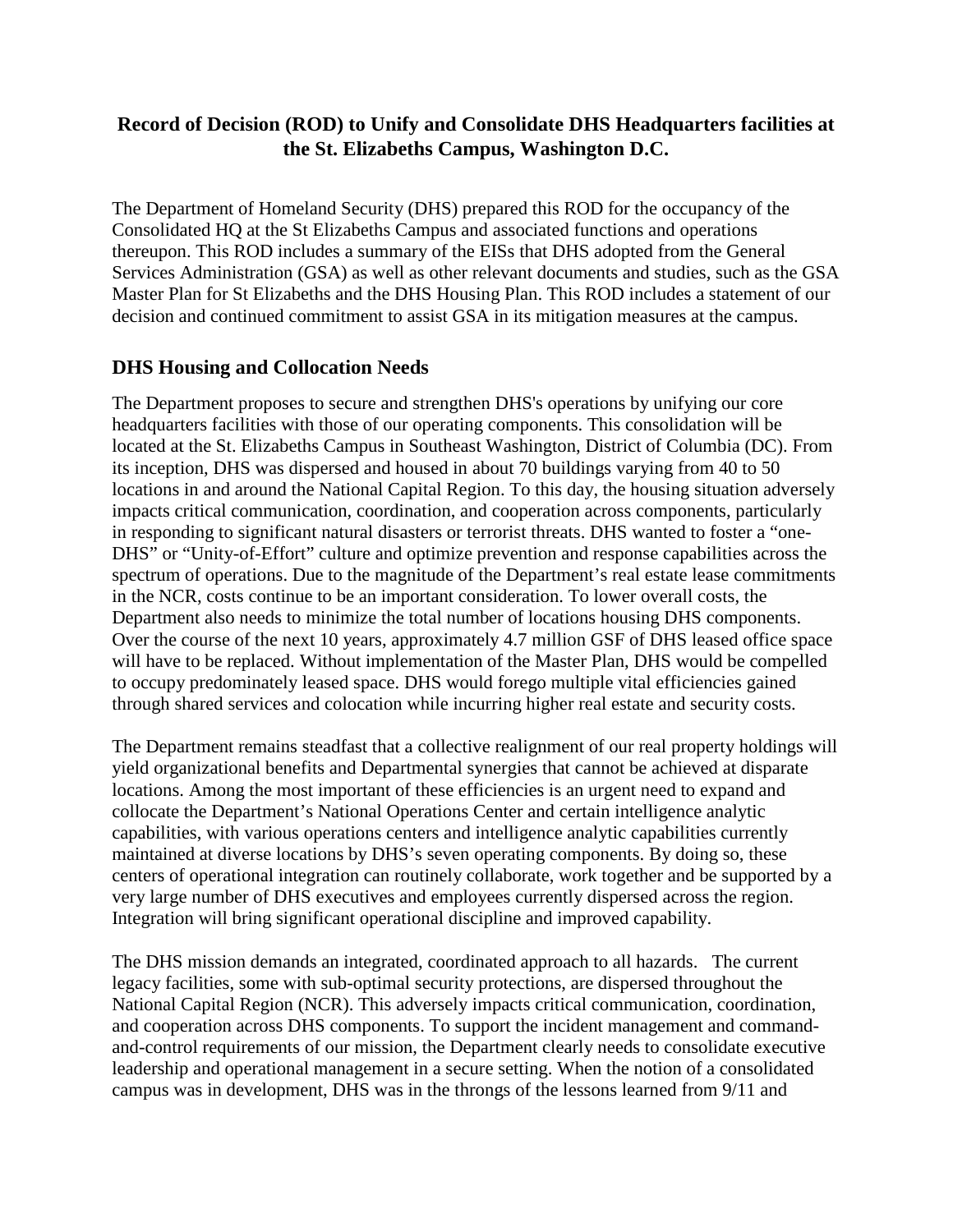Hurricane Katrina. That notion was once again reinforced more recently, during Hurricane Sandy, the Boston Marathon bombing, the Orlando shooting and a major cyber breach. *These more recent incidents further demonstrate the critical and continuing requirement that DHS operate with increased integration to prevent, prepare for and respond to any natural disaster or terrorist attacks.*

# **St Elizabeths as the Consolidated DHS Campus Location**

In 2006, based on DHS' housing needs, GSA, the agency responsible for meeting DHS's requirements, determined that the redevelopment of St. Elizabeths West Campus was the only reasonable alternative that would provide secure office space within the National Capital Region. The Saint Elizabeths West Campus is a 176-acre site on the western side of Martin Luther King, Jr. (MLK) Avenue in Southeast Washington, DC. The United States Department of Health and Human Services (HHS) operated the Saint Elizabeths Psychiatric Hospital until 1984 when the hospital operations along with the entire east campus were transferred to the District of Columbia by act of Congress. HHS retained ownership of the west campus until, having determined that it no longer needed the property, HHS declared the Saint Elizabeths West Campus excess in January 2001. The GSA took control of the property for redevelopment in December 2004.

GSA initiated a Master Planning Process in 2004. That process provides for the detailed planning of the campus to include the office space and shared-use space for both new and adaptively re-used buildings. That process included both EISs under the [National Environmental](http://www.stelizabethsdevelopment.com/nepa.html)  [Policy Act \(NEPA\)](http://www.stelizabethsdevelopment.com/nepa.html) and compliance with the Section 106 regulations under the [National Historic](http://www.stelizabethsdevelopment.com/historic-preservation.html)  [Preservation Act \(NHPA\).](http://www.stelizabethsdevelopment.com/historic-preservation.html) On January 8, 2009, the [National Capital Planning Commission](http://www.ncpc.gov/)  [\(NCPC\)](http://www.ncpc.gov/) approved the Final Master Plan for the DHS Headquarters Consolidation. The Final Master Plan provides the development framework for accommodating the DHS and component headquarters at St. Elizabeths and provides for the setbacks and security protocols consistent with DHS Interagency Security Committee (ISC) Level V.

# **Legislative Overview**

**Public Law 109-241 (2006)**, the Maritime and Transportation Act provided for specific language requiring the Administrator of General Services to submit to the Committee on Transportation and Infrastructure of the House of Representatives and the Committee on Commerce, Science, and Transportation and the Committee on Environment and Public Works of the Senate a plan—

(1) to provide road access to the site from Interstate Route 295;

(2) for the design of facilities for at least one Federal agency other than the Coast Guard that would house no fewer than 2,000 employees at such location;

(3) to provide transportation of employees and visitors to and from sites in the District of Columbia metropolitan area that are located within close proximity to St. Elizabeth's Hospital; (4) for the construction, facade, and layout of the proposed structures, including security considerations, parking facilities, medical facilities, dining facilities, and physical exercise facilities on the West Campus;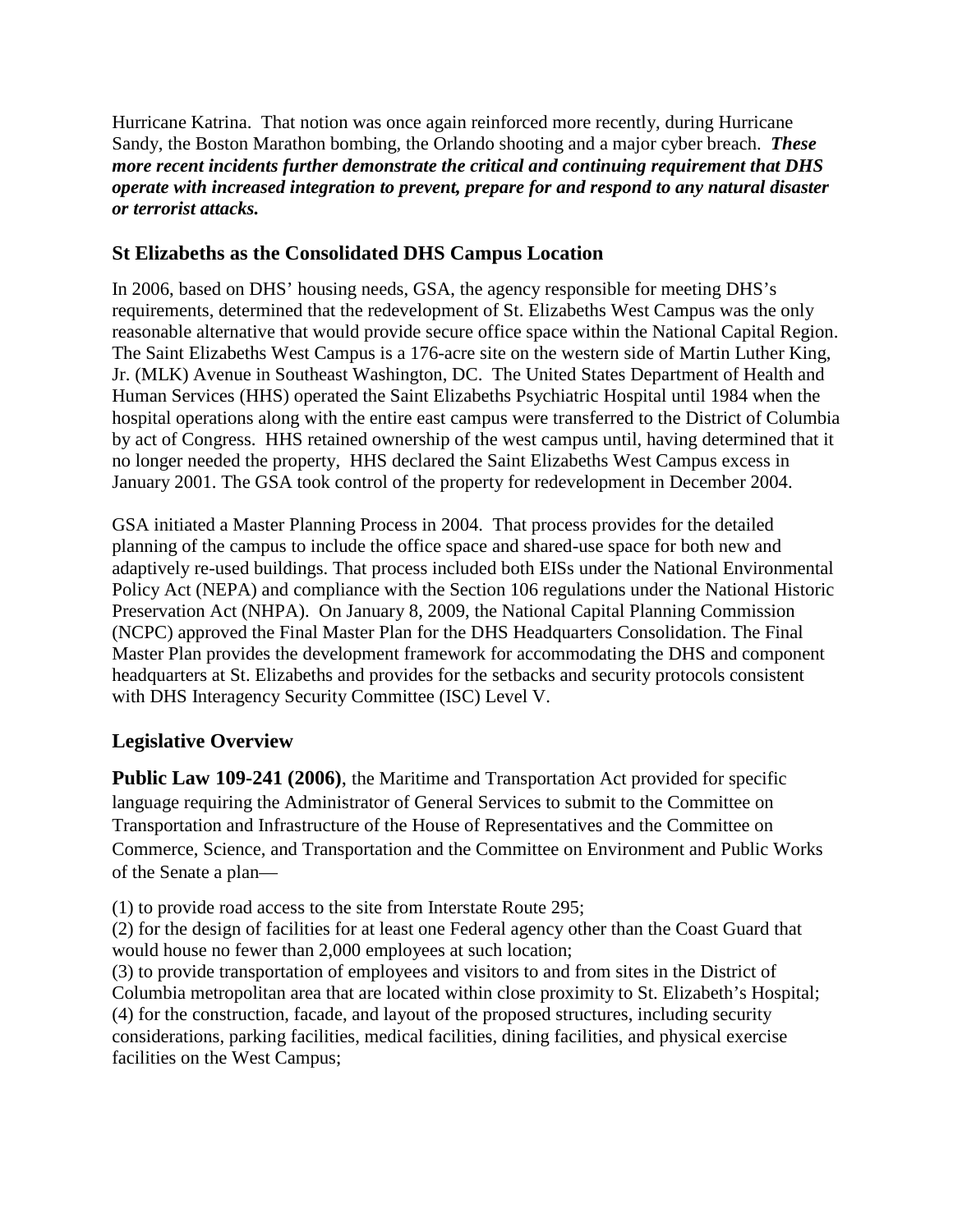(5) that analyzes the costs of building restrictions, planning considerations, and permitting requirements of constructing new facilities on or near historic landmarks and historic buildings (especially those known to possess medical waste, lead paint, and asbestos); (6) that analyzes the feasibility of relocating Coast Guard Headquarters— (A) to the Department of Transportation Headquarters located at L'Enfant Plaza; (B) to the Waterfront Mall Complex in Southwest District of Columbia; and (C) to 3 alternative sites requiring either new construction or leasing of current facilities (other than those referred to in subparagraphs (A) and (B)) within the District of Columbia metropolitan area that accommodate the Coast Guard's minimum square footage requirements; and (7) that analyzes how a potential move to the West Campus of St. Elizabeth's Hospital would impact— (A) the Coast Guard's ability to access and cooperatively work with the Department of

Homeland Security and the other Federal agencies of the Department; and (B) plans under consideration for relocating all or parts of the headquarters of the Department of Homeland Security and other offices of the Department.

The DHS is satisfied that these plans are complete or in progress to a sufficient level of investment that DHS, in addition to the USCG, can begin to consolidate at the campus.

# **Adoption of GSA 2008 FEIS and 2012 FEIS**

The GSA prepared numerous environmental, technical, historic preservation, transportation, and other documents in support of its decision to redevelop the St Elizabeths Campus. Most notably, GSA prepared two Environmental Impact Statements. The EISs entitled *Department of Homeland Security Headquarters at the St. Elizabeths West Campus To Consolidate Federal Office Space on a Secure Site Washington DC* (EIS Number 20080452) and the Supplemental EIS entitled *Department of Homeland Security Headquarters at the St. Elizabeths West Campus To Consolidate Federal Office Space on a Secure Site Washington DC* (EIS Number 20120049) were noticed in the Federal Register on November 7, 2008 and March 2, 2012 respectively. The public participation and consultative process for both EISs involved over 30 different stakeholders -- public entities, non-governmental organizations and private citizens. DHS acted as a cooperating agency for both EISs and has been closely coordinated with GSA since the initial proposal to redevelop St Elizabeths began.

In accordance with 40 CFR 1506.3, on April 8, 2016, DHS adopted both of GSA's EISs to support this ROD to begin unifying our core headquarters facilities with those of our operating components. Upon careful and independent review of the 2008 GSA FEIS as supplemented by the 2012 FEIS, DHS considered the documents to remain relevant and cogent analyses of the impacts to the campus and other affected resources and adopted them as final statements. GSA's decision to retro-fit and build-out the campus is substantially the same as DHS' decision to occupy and consolidate to the space. As a cooperating agency to GSAs EISs, DHS comments and concerns were continually and adequately addressed. Therefore, recirculation of the EISs was not required. This ROD is for DHS' consolidation and occupancy of the campus at St. Elizabeths and future activities and operations associated therein.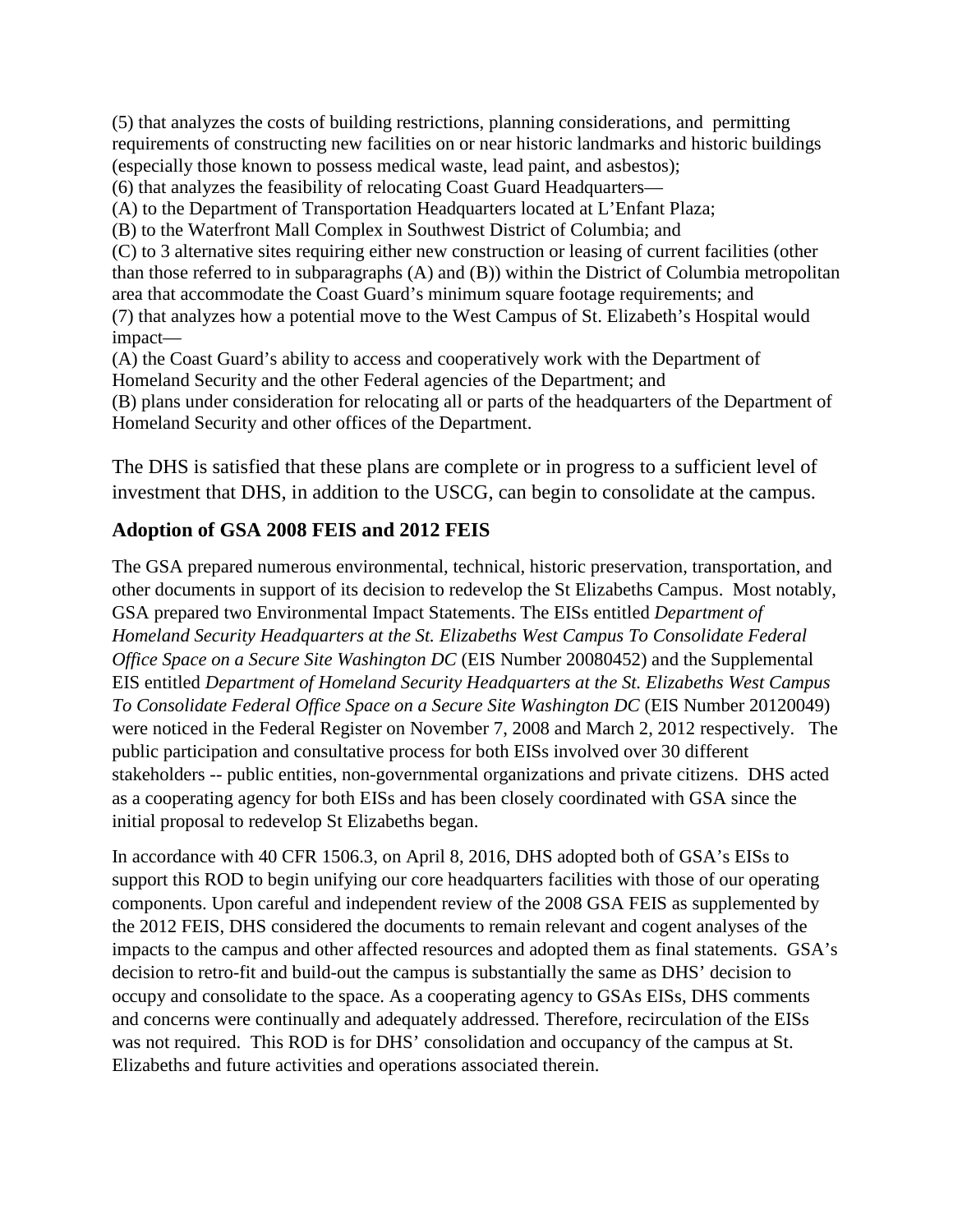### **DHS proposes to begin Consolidating onto the Campus**

In 2013, after completion of the Munro Building, the United States Coast Guard (USCG) Headquarters and USCG programs moved to St. Elizabeths from multiple locations within the NCR. Since that time, and because of numerous internal and external changes, DHS conducted a review of its housing needs and the overall timing of filling the space. The overall department management of leases and timing of occupancy at St. Elizabeths was a driving factor in this review. DHS considered how the campus development contributes to "Unity of Effort" across the DHS Organization, by consolidating leadership and co-locating Headquarters functions including, Policy, Management, and Operational organizations to the extent possible. The review ensured that DHS space within the National Capital Region meets the Department's Real Property policies, objectives, and space efficiency targets. Since development of the initial St. Elizabeths plan, between 2006 and 2009, the operational and real estate landscapes changed across the Federal Government in general and within DHS specifically, particularly as to lease space. DHS must make some adjustments to its original requirements and plan, but none so much that any adjustment would require an additional environmental analysis. DHS considered elements impacting the current real property environment including:

- direction from OMB's "Freeze the Footprint" and "Reduce the Footprint" to halt and reduce the expansion of office and warehouse space;
- the increasing trend in the workplace towards "flexible workspace" designs and proliferation of remote teleworking
- severe pressure to reduce budgets created funding delays and shortfalls for GSA and DHS in executing the St. Elizabeths construction plan.

DHS reviewed this information in the context of the consolidated campus and decided that occupancy of and consolidation to the campus should continue and should be conducted consistent with the expiration of DHS leases across the NCR. While this may mean in certain cases that the exact components of DHS that occupy the campus may not be the same as originally contemplated, DHS does commit that the personnel, traffic and other activities will not exceed the space and associated infrastructure that has been analyzed in the EISs.

# **Alternatives**

DHS can either continue its current practice of renewing disparate leases or continue to work with GSA and consolidate to the St Elizabeths campus. In accordance with 40 CFR 1502.14(e), DHS' preferred alternative is to occupy and consolidate to St. Elizabeths. DHS will unify our core headquarters facilities with those of our operating components at the St Elizabeths Campus. As construction allows, and, as current DHS leases expire in the NCR, DHS will move to St Elizabeths.

# **Environmentally Preferable Alternative**

The environmentally preferable alternative is consistent with GSA's identified environmentally preferable alternative in the GSA ROD. DHS consolidation to the campus includes the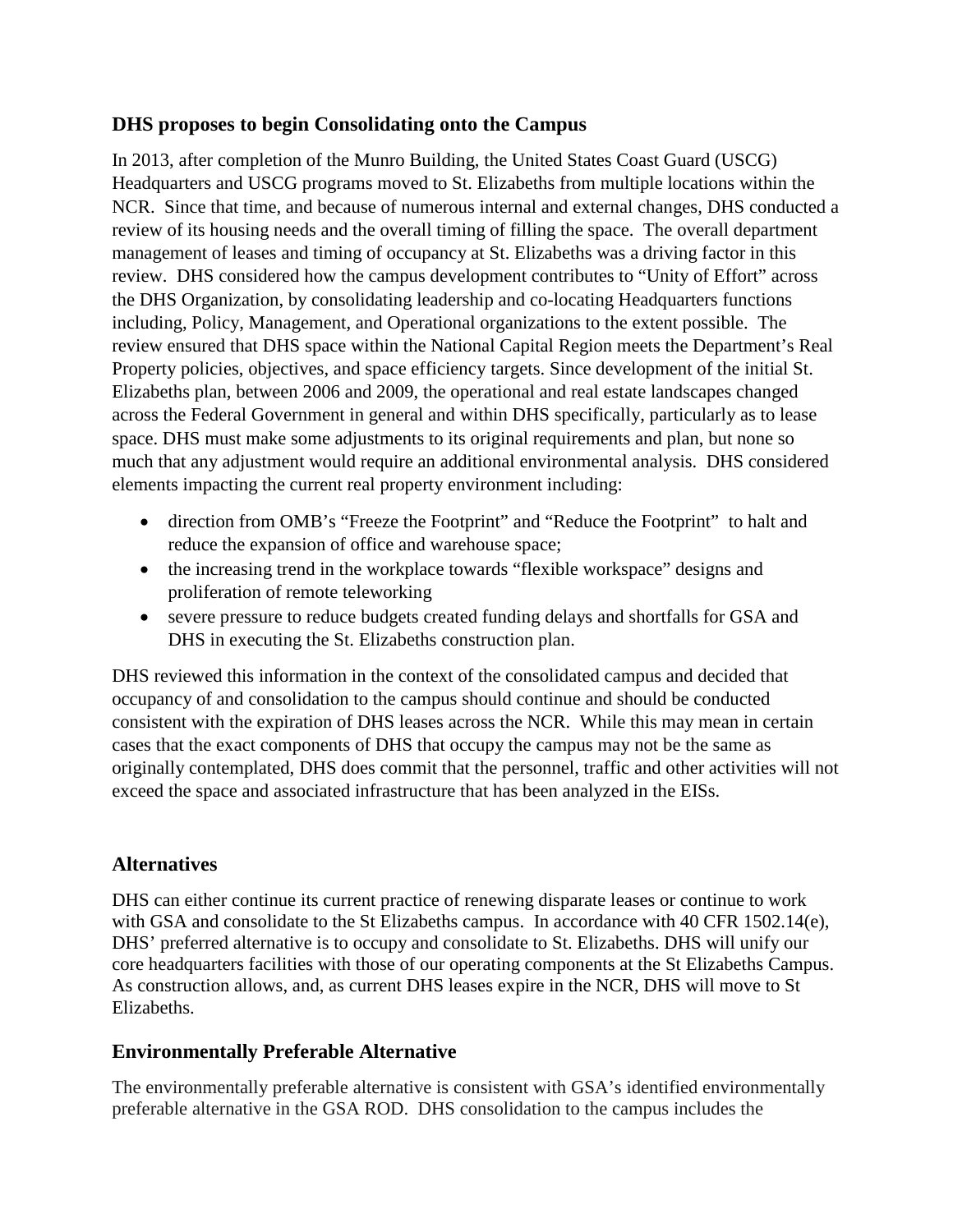redevelopment and the transportation improvements associated with getting personnel to the campus. Prior to the DHS housing requirements, the St Elizabeths West Campus was in a state of severe neglect and dilapidation. Redevelopment and on-going use and management of the campus is environmentally preferable. That acknowledged, amongst the redevelopment and transportation alternatives, the following table is excerpted from GSA's ROD and represents DHSs position that, generally, redevelopment of the campus and consolidation to the campus is environmentally preferable and within the redevelopment alternatives, the environmentally preferable alternative varies by resource.

| <b>Resource Area</b> | <b>Federal Use</b> | <b>I295 Malcom X</b> | <b>MLK</b>          |
|----------------------|--------------------|----------------------|---------------------|
|                      | <b>Parcel</b>      | <b>Interchange</b>   | <b>Improvements</b> |
|                      |                    | <b>Improvements</b>  |                     |
| Natural              | Alternative B      | Alternative 2        | Alternative 1       |
| Resources            |                    | Modified             |                     |
| Cultural             | Alternative A, B   | Alternative 2 or     | Alternative 1 or    |
| Resources            | or C               | 2 Modified           | 2                   |
| Socioeconomics       | Alternative A, B   | Alternative 2        | Alternative 1       |
|                      | $\alpha$ C         | Modified             |                     |
| Air Quality          | Alternative A or   | Alternative 2 or     | Alternative 1 or 2  |
|                      | B                  | 2 Modified           |                     |
| <b>Noise</b>         | Alternative A, B   | Alternative 2 or     | Alternative 1 or    |
|                      | $\alpha$ C         | 2 Modified           | 2                   |
| Transportation       | Alternative A, B   | Alternative 2        | Alternative 1       |
|                      | or C               | Modified             |                     |
| <b>Utilities</b>     | Alternative A, B   | Alternative 2 or     | Alternative 1       |
|                      | $\alpha$ C         | 2 Modified           |                     |
| Environmental        | Alternative A, B   | Alternative 2        | Alternative 1       |
| Contamination        | or C               |                      |                     |

**Table 1. Environmentally Preferable Alternative by Resource**

# **Affected Environment and Consequences**

DHS considers environmental factors equally with technical, operational and economic factors. The federal personnel and visitors will be working and carrying out the daily business of DHS in a manner similar to what and how they do today in and around the NCR. This day-to-day business is not expected to have any adverse effect to the planned and executed "as-built" campus itself. DHS will move its personnel to the campus as construction continues to be completed, and, concordant with the expiration of corresponding leases across the organization. This determination and consideration regarding the movement of personnel to and from the campus on a daily basis are thoroughly considered in GSA's EISs, which DHS has adopted. DHS has also committed to an active role in GSA's transportation management plan and in the long-term operation of the campus. All of those impacts are expected to be consistent with GSA's analyses in both EISs http://www.stelizabethsdevelopment.com/document\_center.cfm.